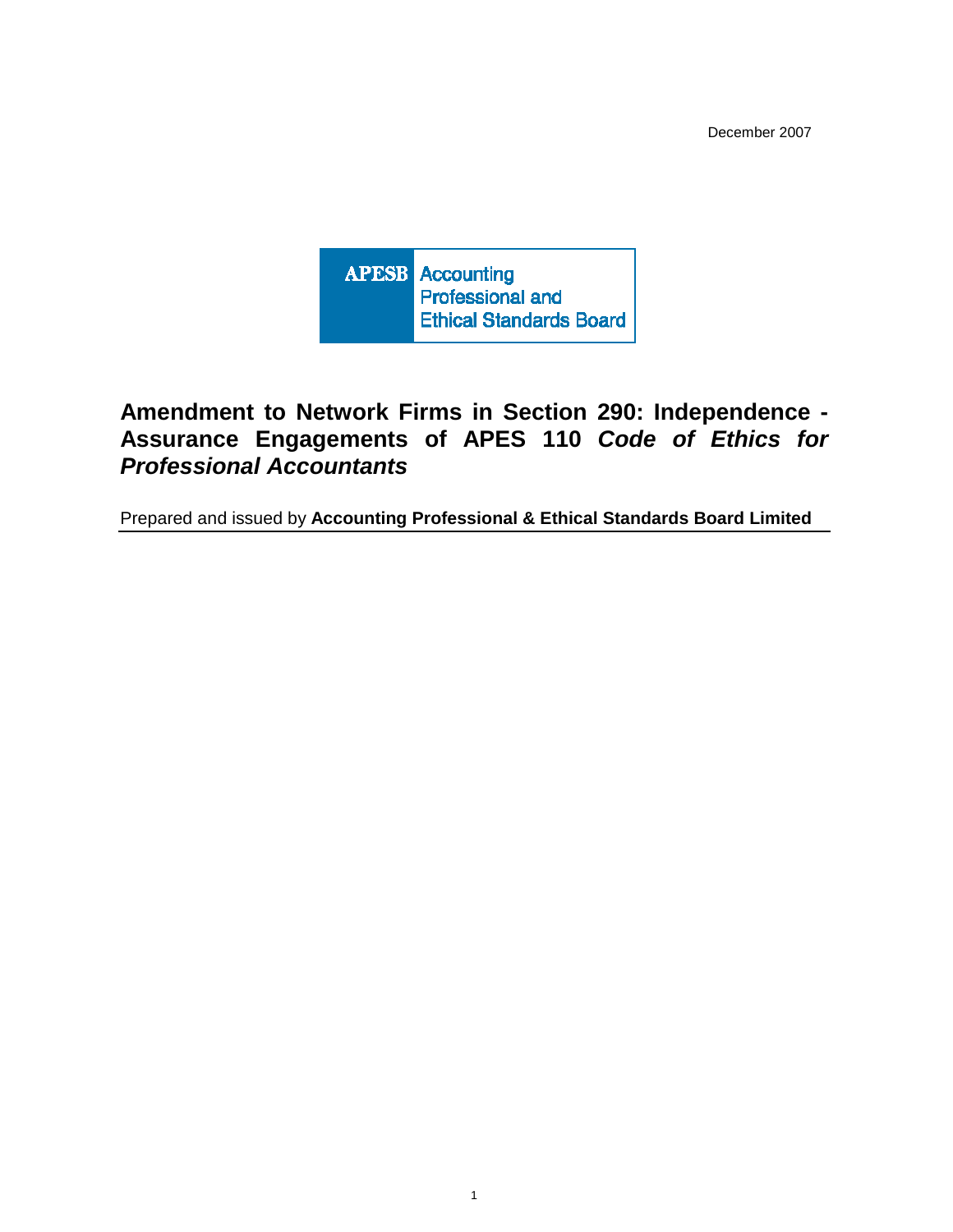## **Section 290**

## **Independence–Assurance Engagements**

[Paragraphs 290.1 – 290.13 of extant Section 290 remain unchanged. Paragraphs 290.14 – 290.34 remain unchanged but will be renumbered as paragraphs 290. 27 – 290.47]

- 290.1 In the case of an Assurance Engagement it is in the public interest and, therefore, required by this Code of Ethics, that members of Assurance Teams, Firms and, when applicable, Network Firms be independent of Assurance Clients.
- 290.2 Assurance Engagements are designed to enhance intended users' degree of confidence about the outcome of the evaluation or measurement of a subject matter against criteria. The International Framework for Assurance Engagements (the Assurance Framework) issued by the International Auditing and Assurance Standards Board describes the elements and objectives of an Assurance Engagement, and identifies Engagements to which International Standards on Auditing (ISAs), International Standards on Review Engagements (ISREs) and International Standards on Assurance Engagements (ISAEs) apply. For a description of the elements and objectives of an Assurance Engagement reference should be made to the Assurance Framework.
- 290.3 As further explained in the Assurance Framework, in an Assurance Engagement the Member in Public Practice expresses a conclusion designed to enhance the degree of confidence of the intended users other than the responsible party about the outcome of the evaluation or measurement of a subject matter against criteria.
- 290.4 The outcome of the evaluation or measurement of a subject matter is the information that results from applying the criteria to the subject matter. The term "subject matter information" is used to mean the outcome of the evaluation or measurement of subject matter. For example:
	- (a) The recognition, measurement, presentation and disclosure represented in the Financial Statements (subject matter information) result from applying a financial reporting framework for recognition, measurement, presentation and disclosure, such as International Financial Reporting Standards, (criteria) to an entity's financial position, financial performance and cash flows (subject matter).
	- (b) An assertion about the effectiveness of internal control (subject matter information) results from applying a framework for evaluating the effectiveness of internal control, such as COSO or CoCo, (criteria) to internal control, a process (subject matter).
- 290.5 Assurance Engagements may be assertion-based or direct reporting. In either case they involve three separate parties: a public accountant in public practice, a responsible party and intended users.
- 290.6 In an assertion-based Assurance Engagement, which includes a Financial Statement Audit Engagement, the evaluation or measurement of the subject matter is performed by the responsible party, and the subject matter information is in the form of an assertion by the responsible party that is made available to the intended users.
- 290.7 In a direct reporting Assurance Engagement the professional accountant in public practice either directly performs the evaluation or measurement of the subject matter, or obtains a representation from the responsible party that has performed the evaluation or measurement that is not available to the intended users. The subject matter information is provided to the intended users in the assurance report.
- AUST290.7.1 The former Australian Auditing & Assurance Standards Board of the Australian Accounting Research Foundation issued Australian Auditing Standard AUS 108 "Framework for Assurance Engagements". Paragraphs AUST290.7.2 through AUST290.7.4 of the Code are taken from the Australian Auditing Standard AUS 108 "Framework for Assurance Engagements" and describe the nature of an assurance engagement. These paragraphs are presented here only to describe the nature of an Assurance Engagement. To obtain a full understanding of the objectives and elements of an Assurance Engagement it is necessary to refer to the full text contained in Australian auditing and assurance standards, including the AUASB Standards, as identified in the Foreword to AUASB Pronouncements (issued by the Auditing and Assurance Standards Board).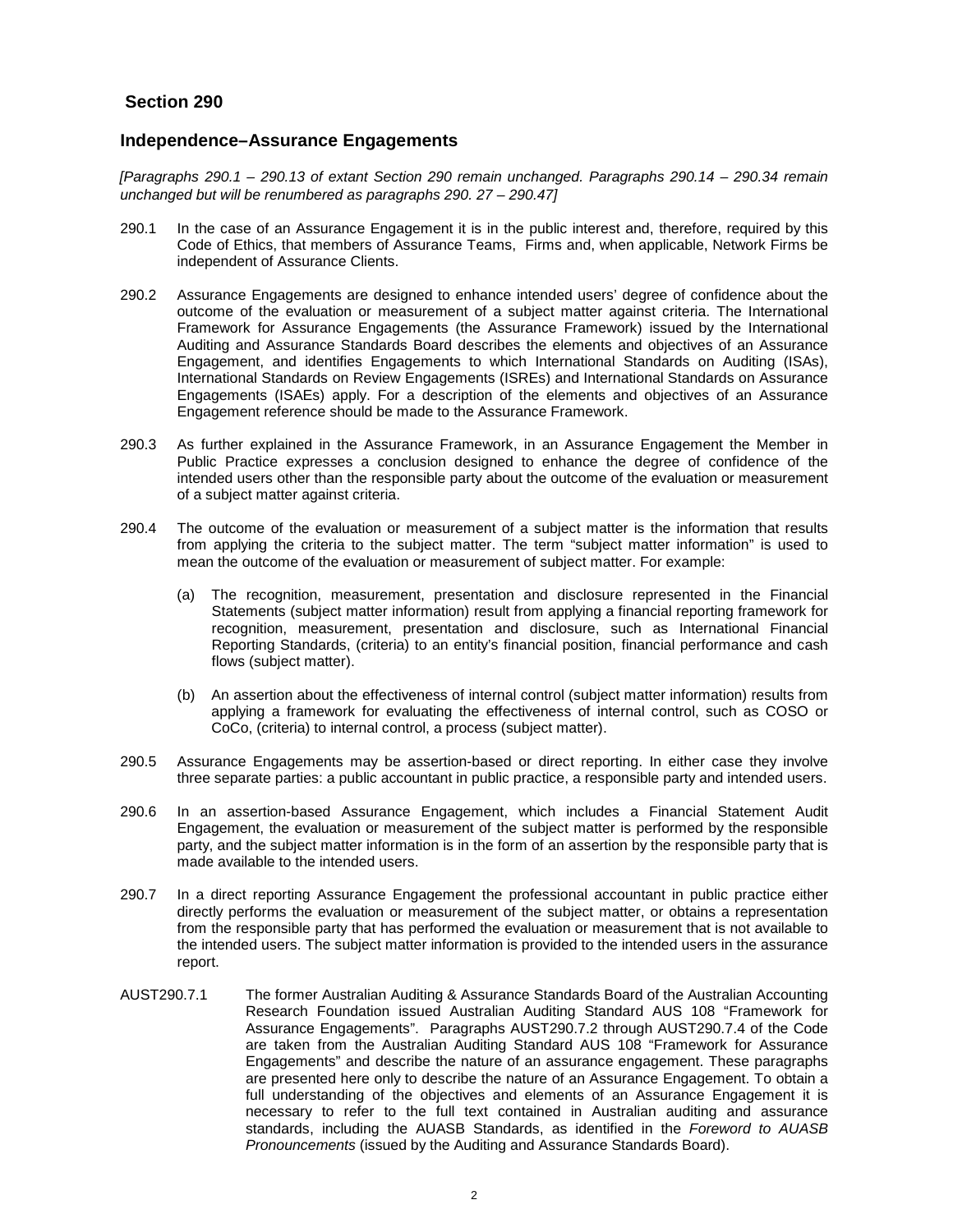- AUST290.7.2 Not all Engagements performed by Members are Assurance Engagements. Other frequently performed Engagements that are not covered by this Framework include:
	- Engagements covered by Australian Auditing Standards for agreed-upon procedures engagements
	- Compilations of financial or other information.
	- The preparation of tax returns where no conclusion conveying assurance is expressed.
	- Consulting (or advisory) Engagements, such as management and tax consulting.
- AUST290.7.3 An Assurance Engagement may be part of a larger Engagement, for example, when a business acquisition consulting Engagement includes a requirement to convey assurance regarding historical or prospective financial information. In such circumstances, this Framework is relevant only to the assurance portion of the Engagement.
- AUST290.7.4 The following Engagements, which may meet the definition in paragraph .07 of Australian Auditing Standard AUS 108, need not be performed in accordance with this Framework:
	- (a) Engagements to testify in legal proceedings regarding accounting, auditing, taxation or other matters; and
	- (b) Engagements that include professional opinions, views or wording from which a user may derive some assurance, if all of the following apply:
		- (i) These opinions, views or wording are merely incidental to the overall Engagement;
		- (ii) Any written report issued is expressly restricted for use by only the intended users specified in the report;
		- (iii) Under a written understanding with the specified intended users, the Engagement is not intended to be an Assurance Engagement; and
		- (iv) The Engagement is not represented as an Assurance Engagement in the Member's report.
- 290.8 Independence requires:

#### Independence of Mind

The state of mind that permits the expression of a conclusion without being affected by influences that compromise professional judgment, allowing an individual to act with integrity, and exercise objectivity and professional scepticism.

#### Independence in Appearance

 The avoidance of facts and circumstances that are so significant that a reasonable and informed third party, having knowledge of all relevant information, including safeguards applied, would reasonably conclude a Firm's, or a member of the Assurance Team's, integrity, objectivity or professional scepticism had been compromised.

290.9 The use of the word "independence" on its own may create misunderstandings. Standing alone, the word may lead observers to suppose that a person exercising professional judgment ought to be free from all economic, financial and other relationships. This is impossible, as every member of society has relationships with others. Therefore, the significance of economic, financial and other relationships should also be evaluated in the light of what a reasonable and informed third party having knowledge of all relevant information would reasonably conclude to be unacceptable.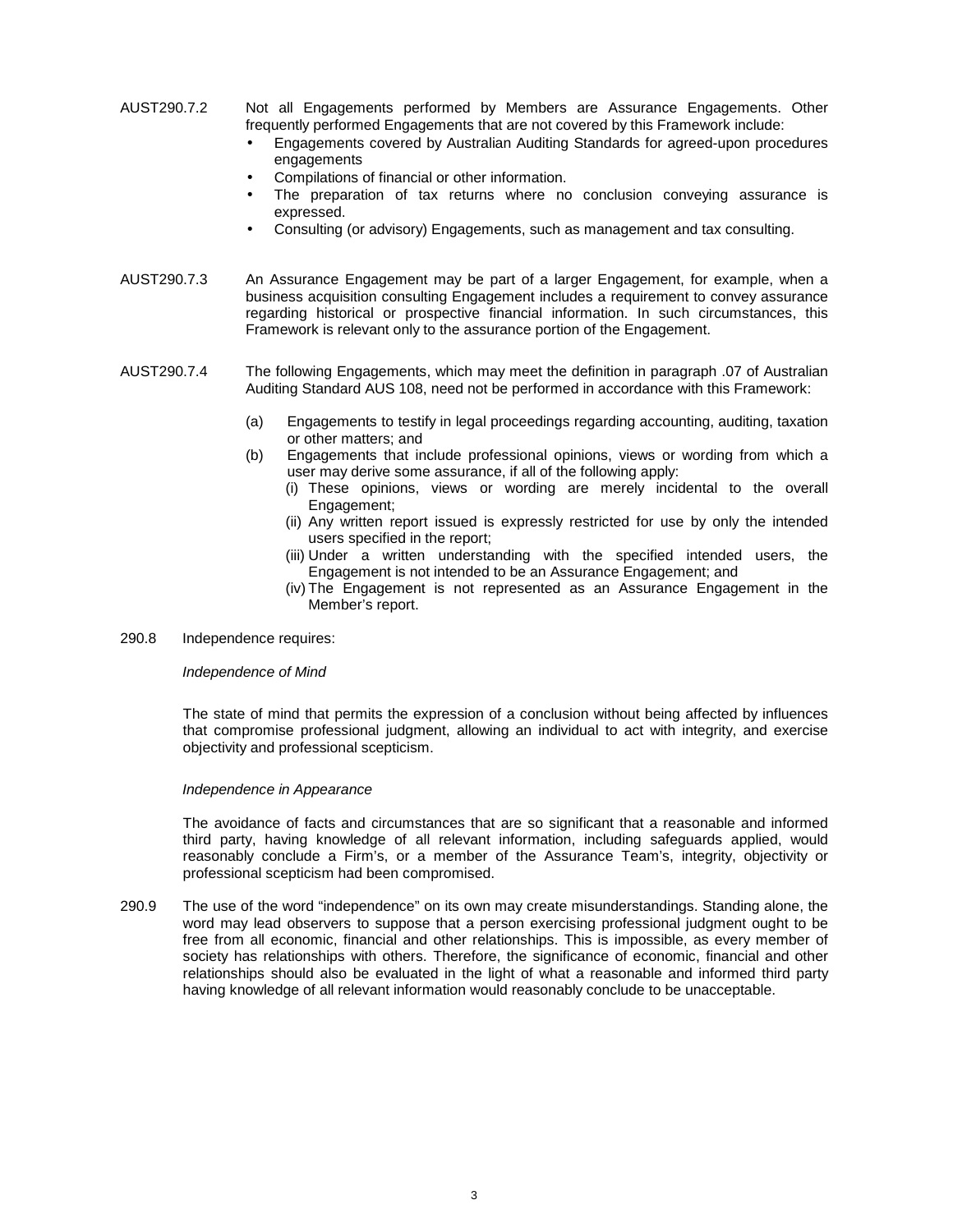290.10 Many different circumstances, or combination of circumstances, may be relevant and accordingly it is impossible to define every situation that creates threats to Independence and specify the appropriate mitigating action that should be taken. In addition, the nature of Assurance Engagements may differ and consequently different threats may exist, requiring the application of different safeguards. A conceptual framework that requires Firms and members of Assurance Teams to identify, evaluate and address threats to Independence, rather than merely comply with a set of specific rules which may be arbitrary, is, therefore, in the public interest.

## **A Conceptual Approach to Independence**

- 290.11 Members of Assurance Teams, Firms and Network Firms are required to apply the conceptual framework contained in Section 100 to the particular circumstances under consideration. In addition to identifying relationships between the Firm, Network Firms, members of the Assurance Team and the Assurance Client, consideration should be given to whether relationships between individuals outside of the Assurance Team and the Assurance Client create threats to Independence.
- 290.12 The examples presented in this section are intended to illustrate the application of the conceptual framework and are not intended to be, nor should they be interpreted as, an exhaustive list of all circumstances that may create threats to Independence.

 Consequently, it is not sufficient for a member of an Assurance Team, a Firm or a Network Firm merely to comply with the examples presented, rather they should apply the framework to the particular circumstances they face.

290.13 The nature of the threats to Independence and the applicable safeguards necessary to eliminate the threats or reduce them to an acceptable level differ depending on the characteristics of the individual Assurance Engagement: whether it is an Audit Engagement or another type of Assurance Engagement; and in the latter case, the purpose, subject matter information and intended users of the report. A Firm should, therefore, evaluate the relevant circumstances, the nature of the Assurance Engagement and the threats to Independence in deciding whether it is appropriate to accept or continue an Engagement, as well as the nature of the safeguards required and whether a particular individual should be a member of the Assurance Team.

#### **Networks and Network Firms**

- 290.14 An entity that belongs to a network might be a firm, which is defined in this Code as a sole practitioner, partnership, corporation or other entity of professional accountants and an entity that controls or is controlled by such parties, or the entity might be another type of entity, such as a consulting practice, or a professional law practice. The independence requirements in this section that apply to a network firm apply to any entity that meets the definition of a network firm irrespective of whether the entity itself meets the definition of a firm.
- 290.15 If a firm is considered to be a network firm, the firm is required to be independent of the financial statement audit clients of the other firms within the network. In addition, for assurance clients that are not financial statement audit clients, consideration should be given to any threats the firm has reason to believe may be created by financial interests in the client held by other entities in the network or by relationships between the client and other entities in the network.
- 290.16 To enhance their ability to provide professional services, firms frequently form larger structures with other firms and entities. Whether these larger structures create a network depends upon the particular facts and circumstances and does not depend on whether the firms and entities are legally separate and distinct. For example, a larger structure may be aimed only at facilitating the referral of work, which in itself does not meet the criteria necessary to constitute a network. Alternatively, a larger structure might be such that it is aimed at co-operation and the firms share a common brand name, a common system of quality control, or significant professional resources and consequently is considered to be a network.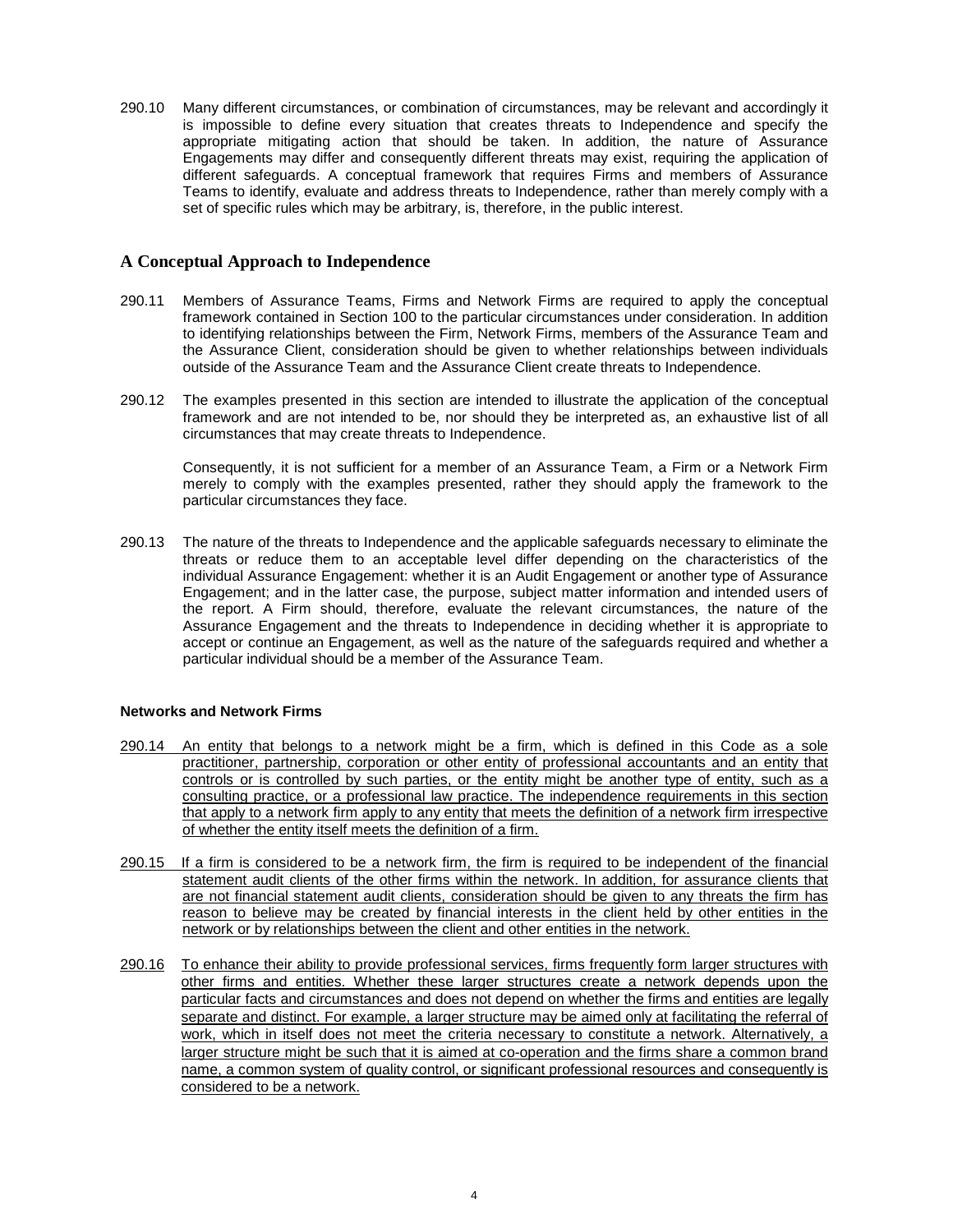- 290.17 The judgment as to whether the larger structure is a network should be made in light of whether a reasonable and informed third party would be likely to conclude, weighing all the specific facts and circumstances, that the entities are associated in such a way that a network exists. This judgment should be applied consistently throughout the network.
- 290.18 Where the larger structure is aimed at co-operation and it is clearly aimed at profit or cost sharing among the entities within the structure, it is considered to be a network. However, the sharing of immaterial costs would not in itself create a network. In addition, if the sharing of costs is limited only to those costs related to the development of audit methodologies, manuals, or training courses, this would not in itself create a network. Further, an association between a firm and an otherwise unrelated entity to jointly provide a service or develop a product would not in itself create a network.
- 290.19 Where the larger structure is aimed at cooperation and the entities within the structure share common ownership, control or management, it is considered to be a network. This could be achieved by contract or other means.
- 290.20 Where the larger structure is aimed at co-operation and the entities within the structure share common quality control policies and procedures, it is considered to be a network. For this purpose common quality control policies and procedures would be those designed, implemented and monitored across the larger structure.
- 290.21 Where the larger structure is aimed at co-operation and the entities within the structure share a common business strategy, it is considered to be a network. Sharing a common business strategy involves an agreement by the entities to achieve common strategic objectives. An entity is not considered to be a network firm merely because it co-operates with another entity solely to respond jointly to a request for a proposal for the provision of a professional service.
- 290.22 Where the larger structure is aimed at co-operation and the entities within the structure share the use of a common brand name, it is considered to be a network. A common brand name includes common initials or a common name. A firm is considered to be using a common brand name if it includes, for example, the common brand name as part of, or along with, its firm name, when a partner of the firm signs an assurance report.
- 290.23 Even though a firm does not belong to a network and does not use a common brand name as part of its firm name, it may give the appearance that it belongs to a network if it makes reference in its stationery or promotional materials to being a member of an association of firms. Accordingly, a firm should carefully consider how it describes any such memberships in order to avoid the perception that it belongs to a network.
- 290.24 If a firm sells a component of its practice, the sales agreement sometimes provides that, for a limited period of time, the component may continue to use the name of the firm, or an element of the name, even though it is no longer connected to the firm. In such circumstances, while the two entities may be practicing under a common name, the facts are such that they do not belong to a larger structure aimed at co-operation and are, therefore, not network firms. Those entities should carefully consider how to disclose that they are not network firms when presenting themselves to outside parties.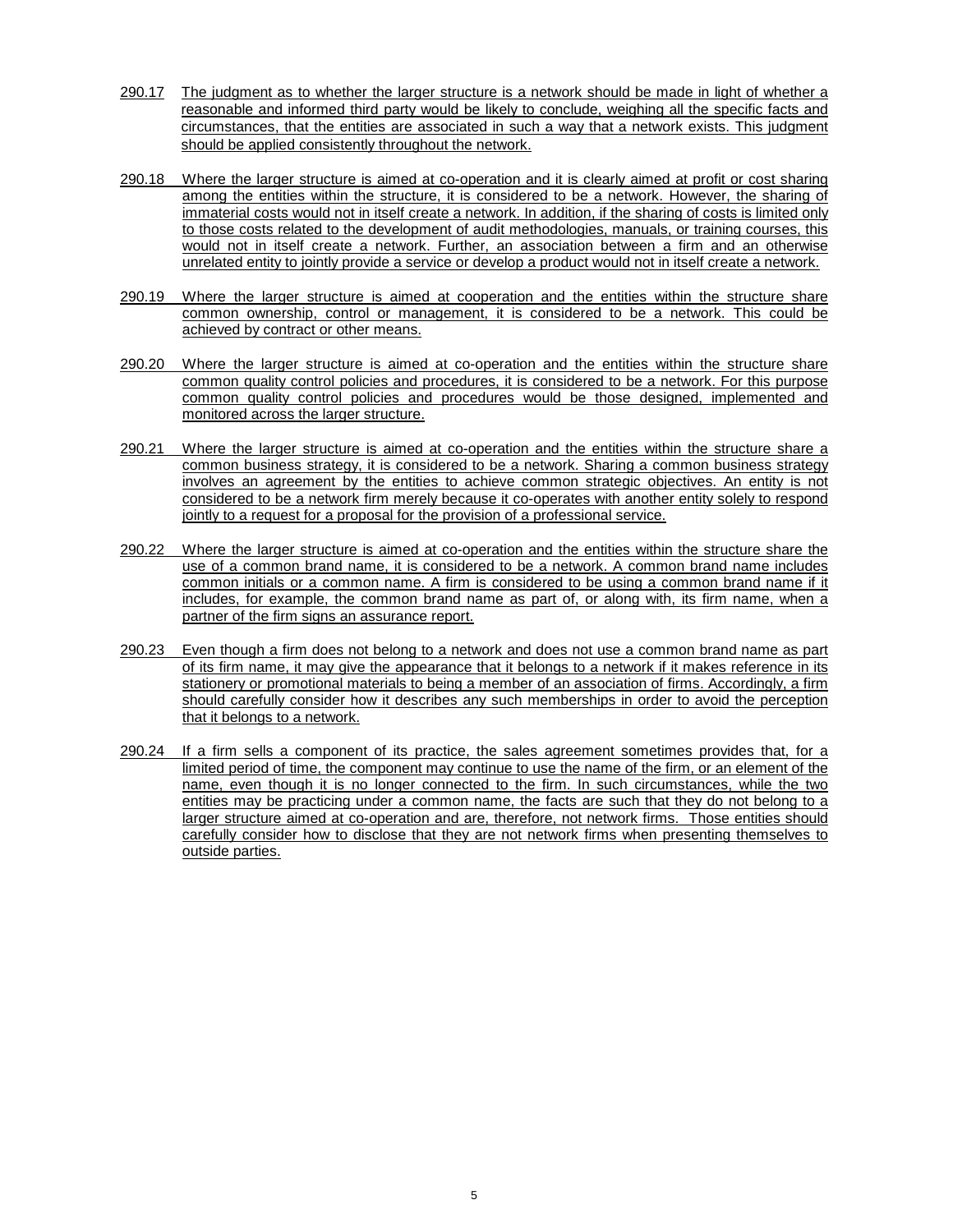- 290.25 Where the larger structure is aimed at co-operation and the entities within the structure share a significant part of professional resources, it is considered to be a network. Professional resources include:
	- Common systems that enable firms to exchange information such as client data, billing and time records;
	- Partners and staff;
	- Technical departments to consult on technical or industry specific issues, transactions or events for assurance engagements;
	- Audit methodology or audit manuals; and
	- Training courses and facilities.
- 290.26 The determination of whether the professional resources shared are significant, and therefore the firms are network firms, should be made based on the relevant facts and circumstances. Where the shared resources are limited to common audit methodology or audit manuals, with no exchange of personnel or client or market information, it is unlikely that the shared resources would be considered to be significant. The same applies to a common training endeavour. Where, however, the shared resources involve the exchange of people or information, such as where staff are drawn from a shared pool, or a common technical department is created within the larger structure to provide participating firms with technical advice that the firms are required to follow, a reasonable and informed third party is more likely to conclude that the shared resources are significant.

#### **Effective Date:**

In respect of Assurance Engagements for periods commencing on or after 01 July 2008.